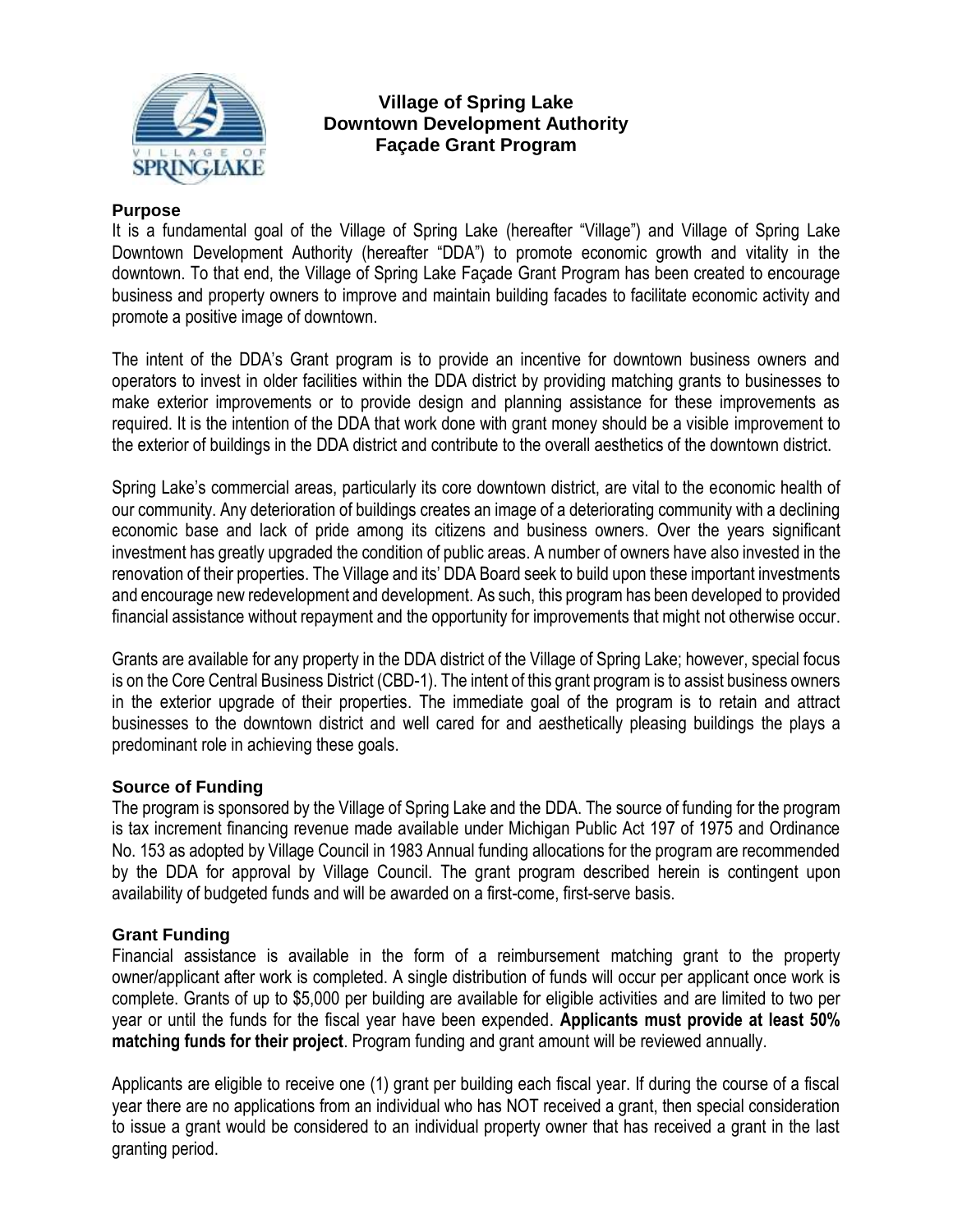Eligibility of grant money is typically granted within the first six months of the DDA's fiscal year. The first grant award will be made after July 1st of a fiscal year. Grants will only be available if the DDA Board and Village Council approve funding for this program each fiscal year beginning July 1<sup>st</sup>.

# **Eligible Program Projects and Requirements**

- 1. A property must be located within the boundaries of the Village DDA district as identified by the Village of Spring Lake.
- 2. The building must meet a basic condition text, which indicates that the property appears to be structurally sound, the roof intact and meets the basic public safety and property maintenance codes. Proposed façade improvements must also comply with all applicable building and zoning codes.
- 3. Only buildings with retail, commercial or professional uses consistent with the DDA land uses as defined in the current Village Zoning Ordinance are eligible. Buildings with second story residential units may be considered if the primary use of the building (on the ground floor) is a permitted use for the DDA district.
- 4. Special credit will be given for work that enables second floor offices/dwellings or improves rear access from parking areas and creates a second architecturally relevant entrance on the rear of the building facing the parking area
- 5. Building owners or tenants are eligible for assistance. If a tenant applies for assistance, they must provide written proof that the building owner has authorized the proposed improvements.
- 6. Property tax and Village utility payments must be current. The applicant shall not be in any other default to the Village nor involved in any other litigation with the DDA or Village.
- 7. Work must be performed by licensed and insured contractors.

# **Eligible Uses of Program Funds**

Eligible improvements must be a visible improvement to the exterior façade of the building, visible to the public and meet the Downtown Design Manual standards. The Downtown Design Manual can be found online at [www.springlakevillage.org](http://www.springlakevillage.org/) or by contacting the Village Manager at [christine@springlakevillage.org](mailto:christine@springlakevillage.org) Such improvements may include, but are not limited to:

- Architectural assistance
- Painting as part of a larger façade project
- Masonry repairs or tuckpointing as a part of other façade improvement activities
- Restoration to stone or brick exterior finishes and materials
- Exterior lighting
- Awnings (if those features are compatible with the original building design and complement the buildings architectural features)
- Doors/Entryways
- Second floor entryways/exits and exterior stairs for residents
- Window repair/replacement
- Storefront rehabilitation
- Carpentry
- Handicap accessibility
- Non-historic façade removal
- Labor for the project
- Monument signs and projecting signs may be eligible on a case by case basis **if they comply with the Downtown Design Manual**. Wall signs, awning signs and re-facing nonconforming signs such as pylon signs are not eligible for façade grants.

\*Materials and paint for **simple maintenance is not eligible for reimbursement**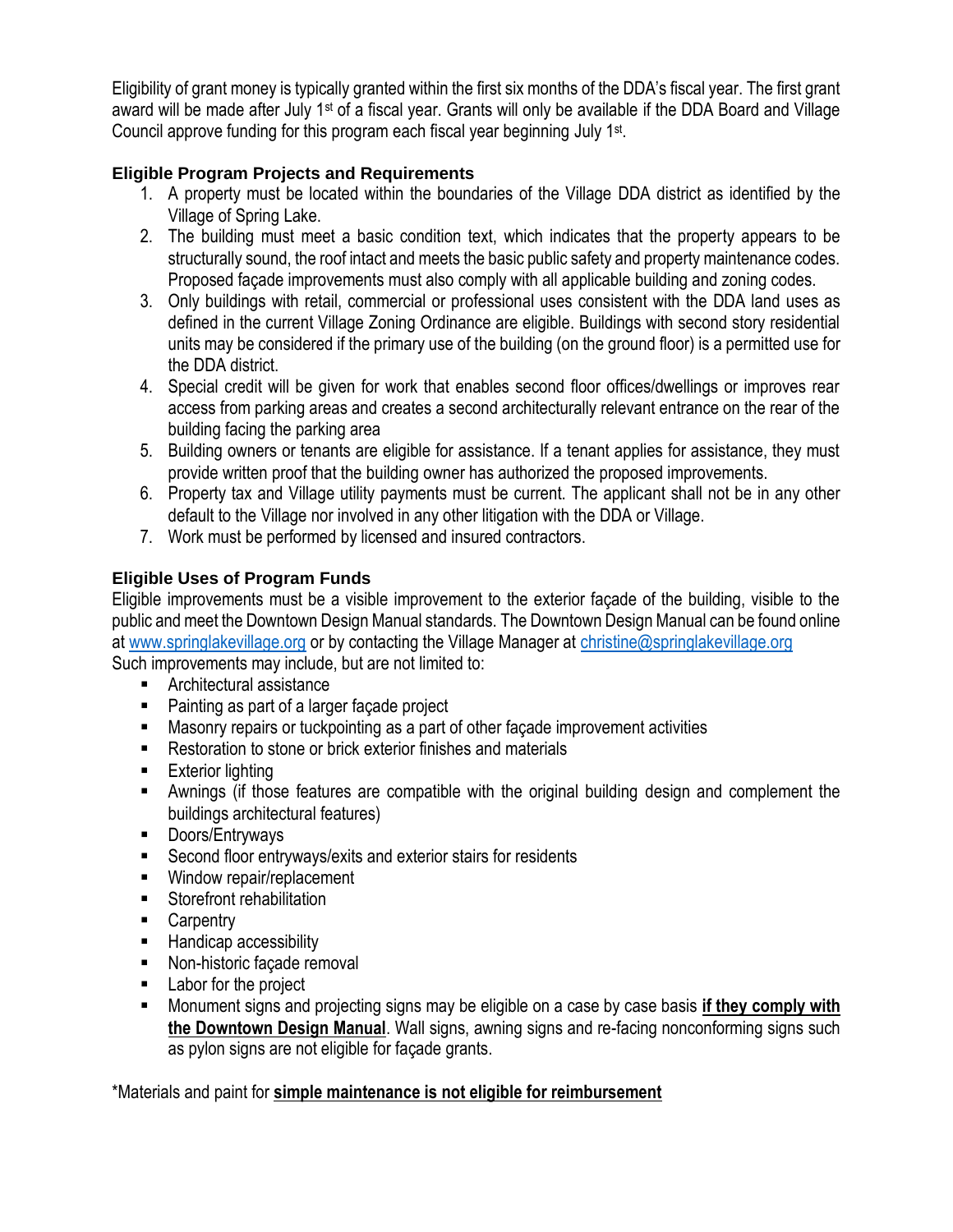#### **Ineligible Uses of Program Funds**

- Refinancing existing debt
- Property acquisition
- Interior improvements
- Interior furnishings
- Site plan, building or sign permit fees
- Property appraisal costs, legal fees, or loan origination fees
- Permit and inspection fees
- Roof repairs
- Labor costs paid to the owner/applicant
- Expenses incurred prior to approval of application
- New building construction
- Purchase of personal property (equipment, machinery, other)
- Mechanical and HVAC systems
- Payment of taxes, special assessment or utility bills
- Routine maintenance that is not part of an eligible façade improvement project

### **Downtown Façade Grant Process**

- 1. DDA Staff and/or Village Manager will work closely with property owners and tenants to determine initial eligibility under program guidelines.
- 2. Once the initial scope of work has been determined, the applicant will complete the necessary application and required supporting documents and submit to DDA staff and/or Village Manager.
- 3. Once the application has been submitted the application will receive a preliminary review by DDA/Village staff for completeness and adherence to the program objectives and requirements. Staff will review proposed façade projects and evaluate whether or not the project satisfies the following conditions:
	- a. Enhance the aesthetics of the principal building?
	- b. Meet the requirements of the Downtown Design Manual?
	- c. Contribute to the overall aesthetics of the downtown district?
	- d. Is the building/business owner sufficiently funded to match the DDA's matching grant request?
	- e. Has the business owner done sufficient cost analysis of the proposed project?
- 4. If appropriate, the applicant will be notified that the project has been accepted for consideration and notified when they should attend the DDA Board meeting to present their project.
- 5. Applicant must attend the DDA meeting and be prepared to review and summarize the proposed project for the DDA Board discussion and action.
- 6. The DDA will meet and review the project details. At this time, the DDA may accept, decline or table the application if more information or amendments are requested.
- 7. Upon DDA approval an award letter will be issued to the applicant.

# **Rights Reserved**

The DDA and Village reserve the right to reject any and all applications including applications for a building which, in the Board's evaluation, is in such a condition that the proposed renovation would not reverse the deterioration. The specific program guidelines detailed herein are subject to revision or amendment by the DDA. The DDA and Village may discontinue this program at any time, subject to the availability of program funding and goals. The DDA and the Village reserve the right to revise or end these programs at any time and in no way guarantee availability of funding for any specific project at any given time.

The DDA Board shall not use race, sex, age or religion as grounds for refusing a loan to an eligible business/building owner.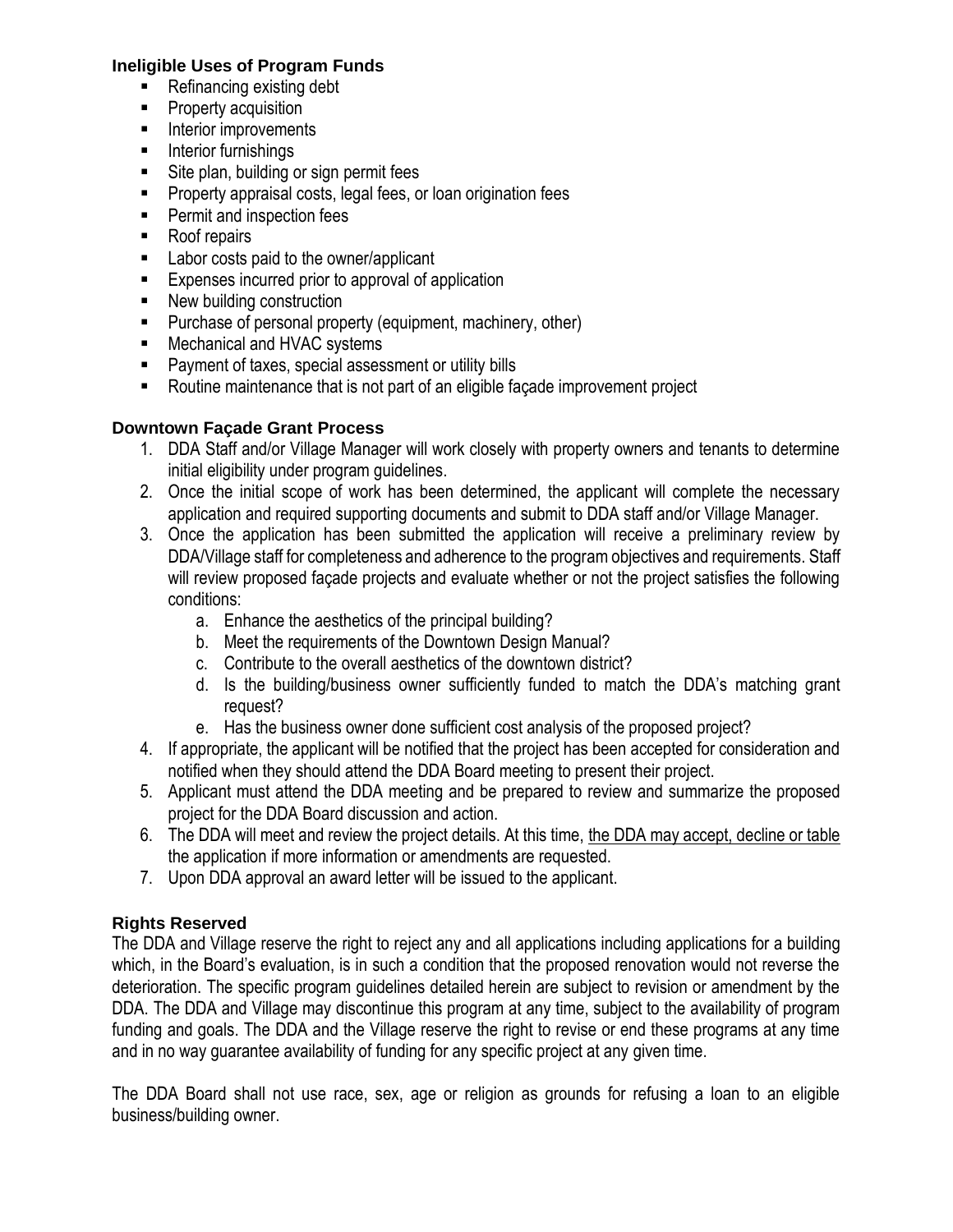## **Application Requirements**

Projects that meet the design guidelines and zoning requirements are selected for funding on a first come, first served basis. Applications must be complete to be considered for the program and placed in the queue, including an accurate sketch or drawing of the proposed improvements, as well as written construction estimates from qualified contractors and vendors. Funds are limited and must be spent within the fiscal year they are granted (July 1-June 30). Once funds are exhausted for the fiscal year, any remaining applications are kept for consideration when more funds become available unless the applicant opts to remove their application from consideration.

The following information must be submitted by program applicants on the forms provided:

- 1. Description of proposed use of building after completion of the project
- 2. Project design plans including type of design or architectural treatment
- 3. Timeframe for completion of project, not to exceed the Village's fiscal year of June  $30<sup>th</sup>$
- 4. Proof of property liability insurance
- 5. Written consent for program participation by property owner, if applicant is tenant
- 6. Photographs of buildings before initiation of project; original photographs if available
- 7. Estimated cost of project to include itemized bids from eligible contractors. Total match by DDA not to exceed \$5,000 (private contribution must be equal to at least 50% of the total project costs)
- 8. Evidence that the personal property taxes on the **applicant's or tenant's** property have been paid and are current as of the application date.

# **Disbursement of Grant Funds**

If the grant is awarded, the DDA will **reimburse** applicants for eligible improvements at the completion of the project as follows:

- Once the DDA staff/Village Manager confirms that the project is completed the grant recipient must provide a reimbursement summary page outlining all invoices, expenses and receipts. The DDA staff/Village Manager shall be responsible for assuring that any work done on an approved project is consistent with the application.
- The grant recipient must submit final invoices from contractors/suppliers marked "Paid in Full" along with copies of the checks made payable to the contractor/supplier or receipts showing payment made to the contractor/supplier if using a credit card. Reimbursement will occur at the next bill payment cycle (usually within 3 weeks).
- All work for which the grant was awarded must be completed by the end of the fiscal year (June 30) in which the grant was awarded. The business owner may request a one month extension in writing if the project has been started but is not yet completed. If the project is not done and has not been started in the fiscal year, the business owner may reapply for another grant when ready to begin the project, but there is no guarantee that funds will be available or that the grant will be awarded again.

### **Additional Important Notes**

- 1. It is NOT the intent or purpose of the program to subsidize routine building maintenance projects. Rather, the purpose of program assistance is to alter and improve the overall appearance of the building's façade and maintain/restore historic characteristics.
- 2. All improvements are to be approved by DDA Board. Any changes in the scope of work must meet administrative approval in **advance** by DDA/Village staff to be eligible for reimbursement. Staff may require further review and approval by the DDA Board based on the extent of changes proposed.
- 3. All approved changes shall be attached to the original application in the form of an addendum, dated and signed by the DDA staff/Village Manager.
- 4. Deviations from approved plan, without approval, may disqualify the applicant from receiving disbursement of grant funds and future grant applications will not be considered for review or approval.
- 5. *If the façade improvements begin prior to grant funding approval, an applicant will not be eligible for the grant funds.*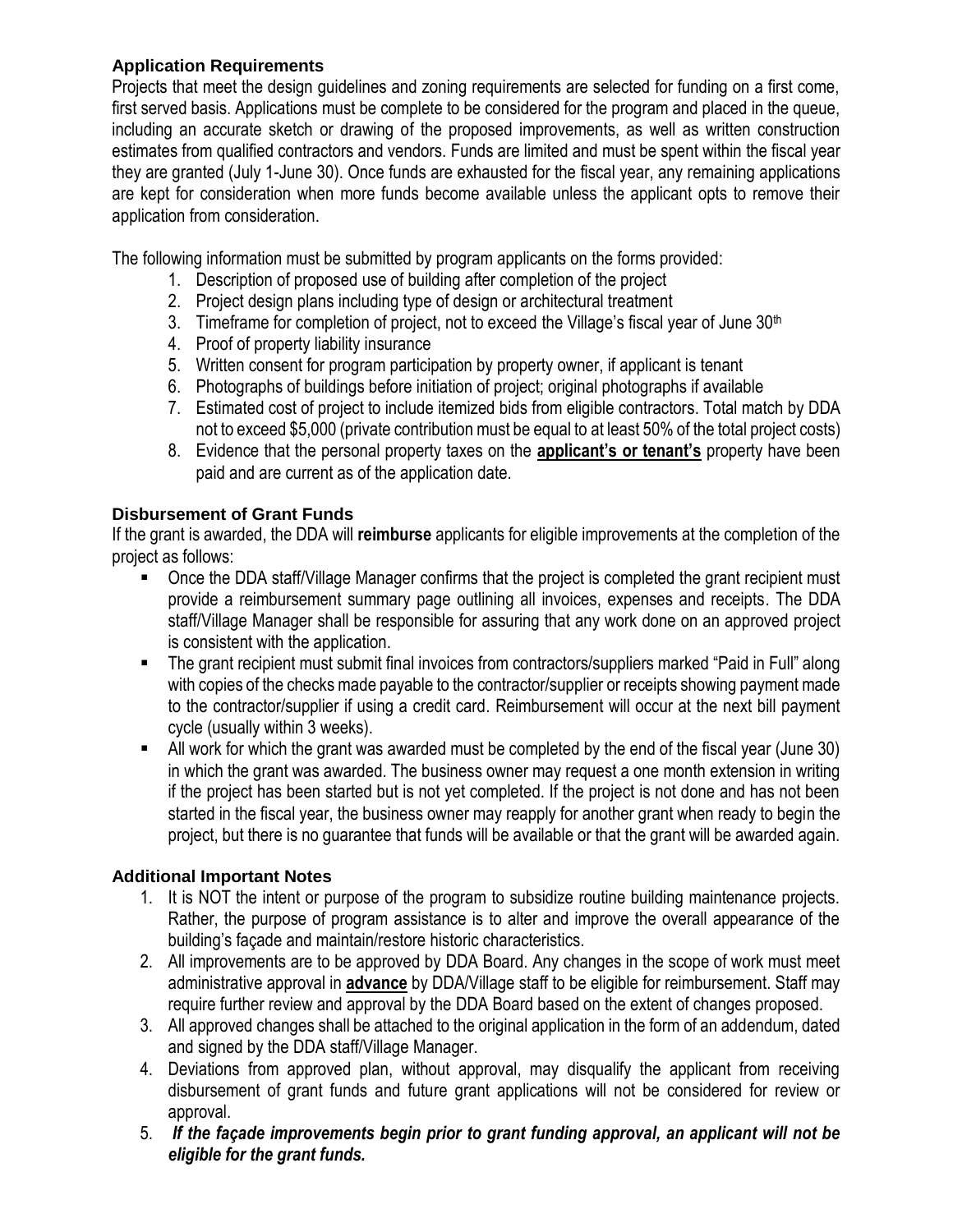- 6. All grant-funded improvements must be permanent and fixed in type and/or nature.
- 7. **Property/business owners applying for grant on a building they have received DDA façade grant funds for in a previous grant cycle is ineligible to apply/receive funding.** The façade grant program is not meant to facilitate phased projects with applicants receiving approval for multiple grants over multiple years for the same building.

For additional information please contact Chris Burns, Village Manager via email at [christine@villageo](mailto:christine@village)fspringlake.org or by phone at 616.842.1393

## **Helpful Tips for Village of Spring Lake Façade Grant Applicants**

A common list of activities that should/should not be done based on questions raised during past façade projects has been compiled below.

### **Downtown Façade Projects:**

- **DO** Meet with the DDA/Village staff before submitting an application Have an open process to select properties Focus on quality, not quantity Ensure the budget matches the estimates Have renderings that match the estimates Focus on "high impact" properties Put matching funds in escrow before executing any contracts Use a licensed contractor
- **DON'T** Over inflate the need/match Randomly decide on properties Submit properties that don't need it Submit a program concept Use substandard or inappropriate materials Apply for grant until you are ready to move forward with the project Submit a grant for items that would be considered general maintenance unless it is associated with a larger façade improvement (i.e. painting, one window, tuck pointing, a door, etc.) START ANY WORK!!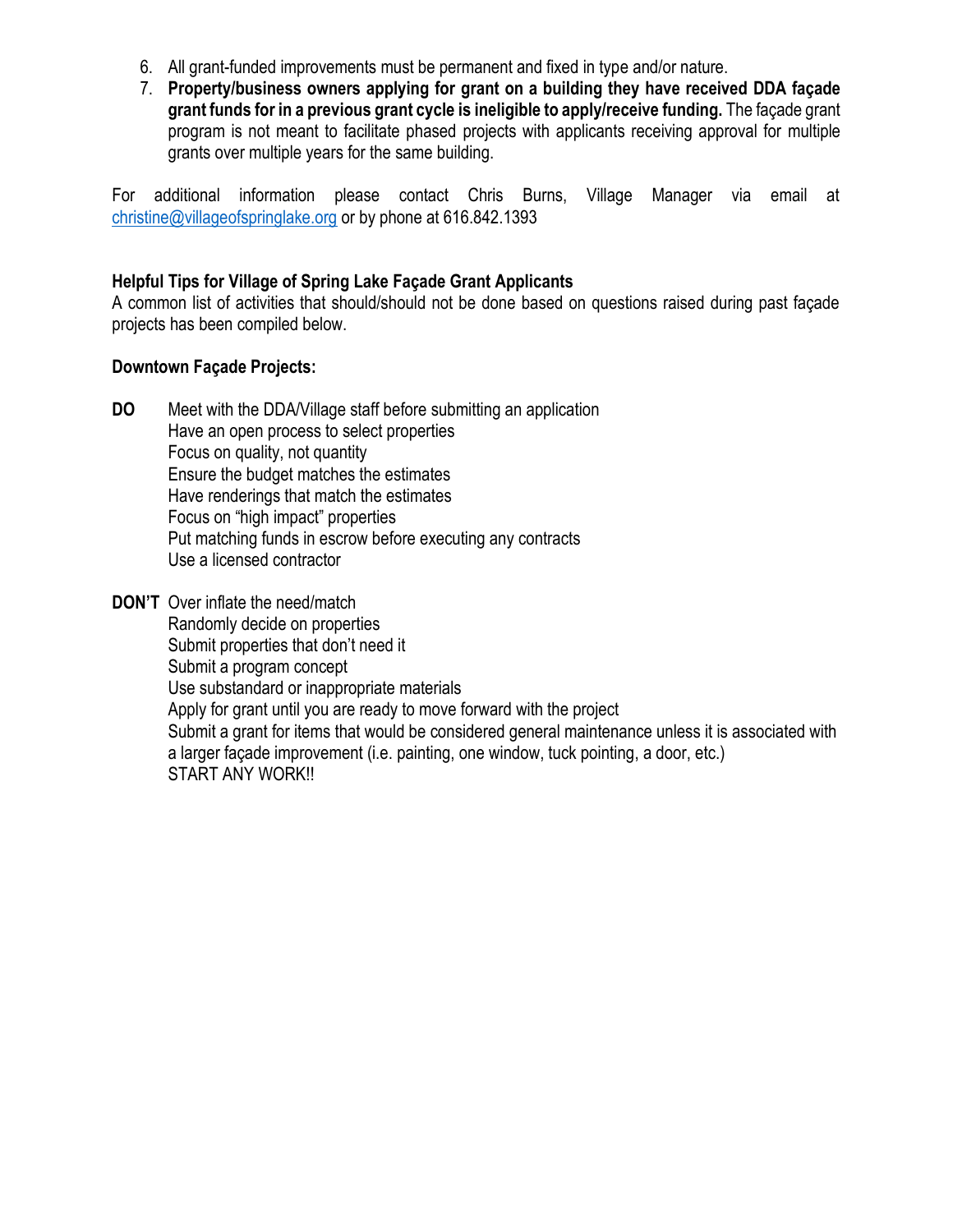#### **Village of Spring Lake Downtown Development Authority Downtown Façade Grant Program Application**

| <b>APPLICANT INFORMATION</b>                      | Date:                                                                                                                                                                                                                                |
|---------------------------------------------------|--------------------------------------------------------------------------------------------------------------------------------------------------------------------------------------------------------------------------------------|
|                                                   |                                                                                                                                                                                                                                      |
|                                                   | Property Address: <u>Committee Committee Committee Committee Committee Committee Committee Committee Committee Committee Committee Committee Committee Committee Committee Committee Committee Committee Committee Committee Com</u> |
|                                                   |                                                                                                                                                                                                                                      |
|                                                   |                                                                                                                                                                                                                                      |
| <b>PROJECT INFORMATION</b>                        |                                                                                                                                                                                                                                      |
|                                                   |                                                                                                                                                                                                                                      |
| Applicant is: $\Box$ Property Owner $\Box$ Tenant |                                                                                                                                                                                                                                      |
| provide a letter of permission (sample provided). | Note: If you are not the property owner, owner must co-sign this application where indicated below and                                                                                                                               |
|                                                   | Scope of Project: Provide detailed description of the scope of work related to the proposed                                                                                                                                          |

**Scope of Project:** Provide **detailed** description of the scope of work related to the proposed improvements, including drawings, renderings, quotes from qualified builder/contractor/architect and type of design or architectural treatment. Please submit a minimum of two quotes. Use additional sheets as necessary.

**Total Planned Project Cost** \$\_\_\_\_\_\_\_\_\_\_\_\_\_\_\_\_\_**Total Grant Funds Requested:** \$\_\_\_\_\_\_\_\_\_\_\_\_\_\_\_\_

**Estimated Completion Time** \_\_\_\_\_\_\_\_\_\_\_\_\_\_\_\_\_\_\_\_\_\_\_\_

\* Please include evidence that the personal property taxes on this property have been paid and are current

### **APPLICANT SIGNATURE**

I understand that my submission of an application does not constitute a guarantee for funding under the Village of Spring Lake DDA Façade Grant Program. I certify that all information is true and accurate to the best of my knowledge and, if approved, work will be completed.

 $\_$  , and the contribution of the contribution of  $\overline{a}$  ,  $\overline{b}$  ,  $\overline{c}$  ,  $\overline{c}$  ,  $\overline{c}$  ,  $\overline{c}$  ,  $\overline{c}$  ,  $\overline{c}$  ,  $\overline{c}$  ,  $\overline{c}$  ,  $\overline{c}$  ,  $\overline{c}$  ,  $\overline{c}$  ,  $\overline{c}$  ,  $\overline{c}$  ,  $\overline{c$ 

 $\_$  , and the set of the set of the set of the set of the set of the set of the set of the set of the set of the set of the set of the set of the set of the set of the set of the set of the set of the set of the set of th

Applicant Signature Date **Date** 

Owner Signature (if other than applicant) Date

**Send completed application to:**

**Village of Spring Lake DDA, Attn: Village Manager 102 W Savidge Street, Spring Lake, MI 49456**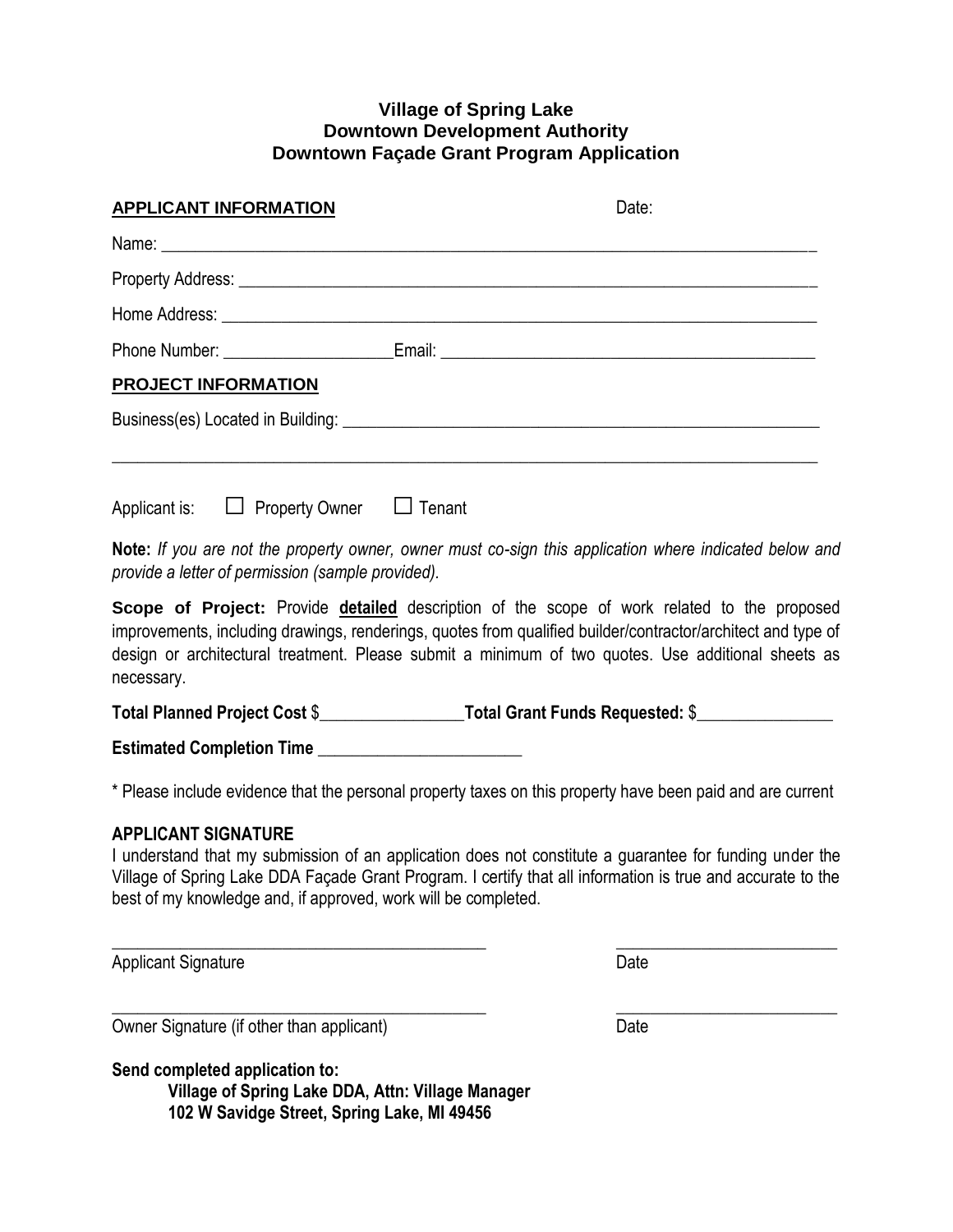| <b>OFFICE USE ONLY</b>        |                  |         |              |
|-------------------------------|------------------|---------|--------------|
| Date Received:                |                  |         | Received by: |
| Date reviewed by DDA Board:   |                  |         |              |
| Approved<br>Grant was:        | Tabled           | Denied: | Notes:       |
| Letter of explanation issued: | <b>No</b><br>Yes |         |              |
| Grant amount approved \$      |                  |         |              |
|                               |                  | Date:   |              |